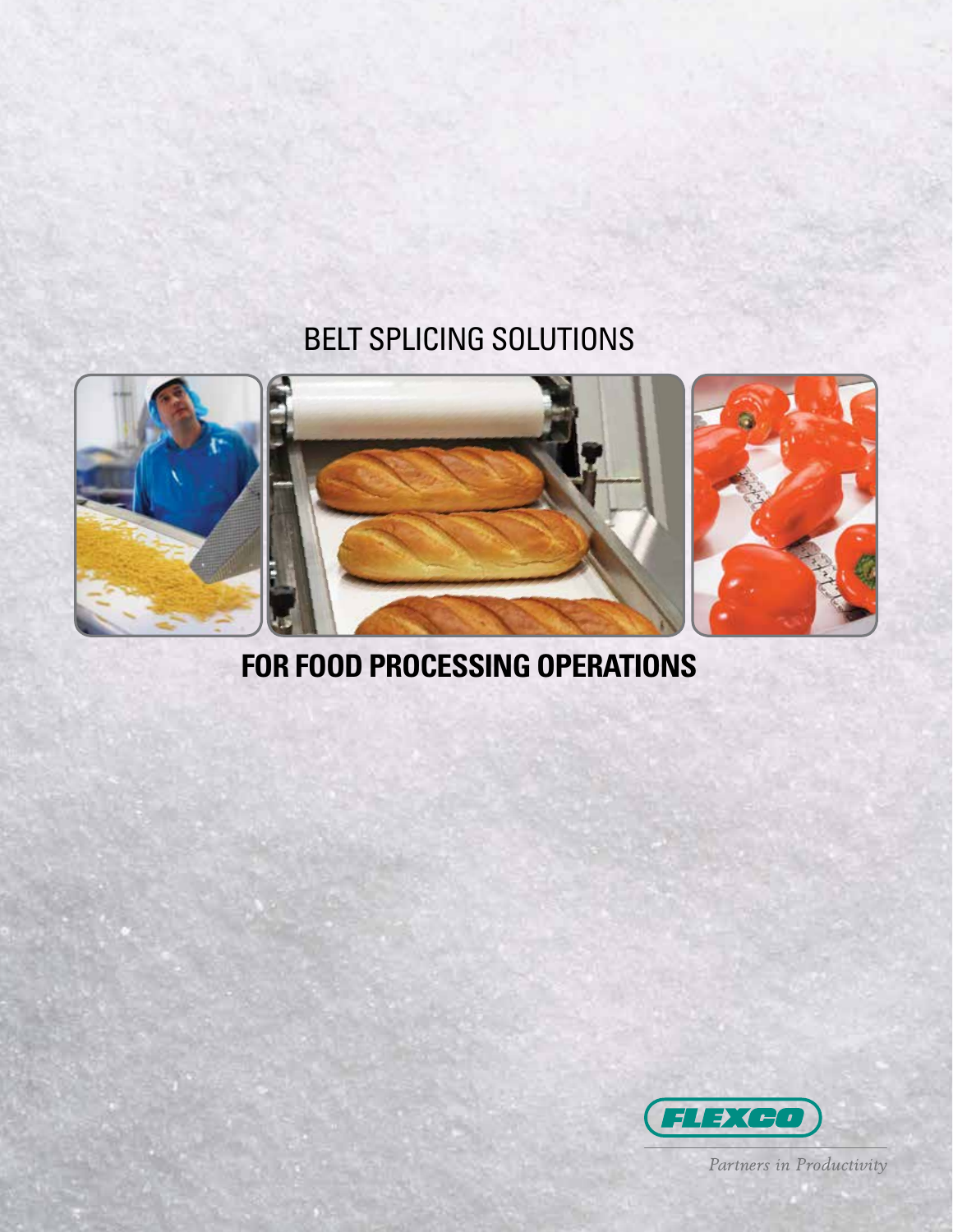# EVERYTHING YOU NEED FOR NONSTOP BELT PERFORMANCE

In the food processing industry, an interruption to production is no small matter. Valuable goods and raw materials can spoil. Workers who are on the clock may be unable to perform their jobs. Output and profitability can suffer.

As a global leader in belt conveyor productivity, Flexco can give you the tools to **take control of your belt maintenance** and repair process – saving you time and preserving profitability.

### *In-House Belt Splicing — Smart, Easy, Effective*

With our complete line of splicing systems and belt preparation tools, you can:

- Install a belt splice in as little as 10 minutes
- Control costs by using your in-house team and responding immediately to a belt failure
- Schedule belt maintenance for a time that works best for you
- Prevent injuries by putting products designed for safe operation into the hands of your employees – people who already understand your safety procedures
- Better maintain sanitary conditions by using and storing your own equipment
- Make splices directly on the conveyor without removing the belt

### *Proven Solutions for a Variety of Belts and Businesses*

Flexco has over 100 years of experience in the belt conveyor industry. In that time, we've learned a lot about keeping belt lines running smoothly. Our products are reliable, effective, and easy to operate. In fact, almost anyone can use them with minimal training.

For splicing, we offer two types of solutions: mechanical belt fastening and endless splicing (sometimes called vulcanizing). Both can be used with light-duty conveyor belts, and both create reliable, sanitary splices you can trust to perform.



*Novitool® Aero® Portable Splice Press Easy to operate and excellent splice repeatability*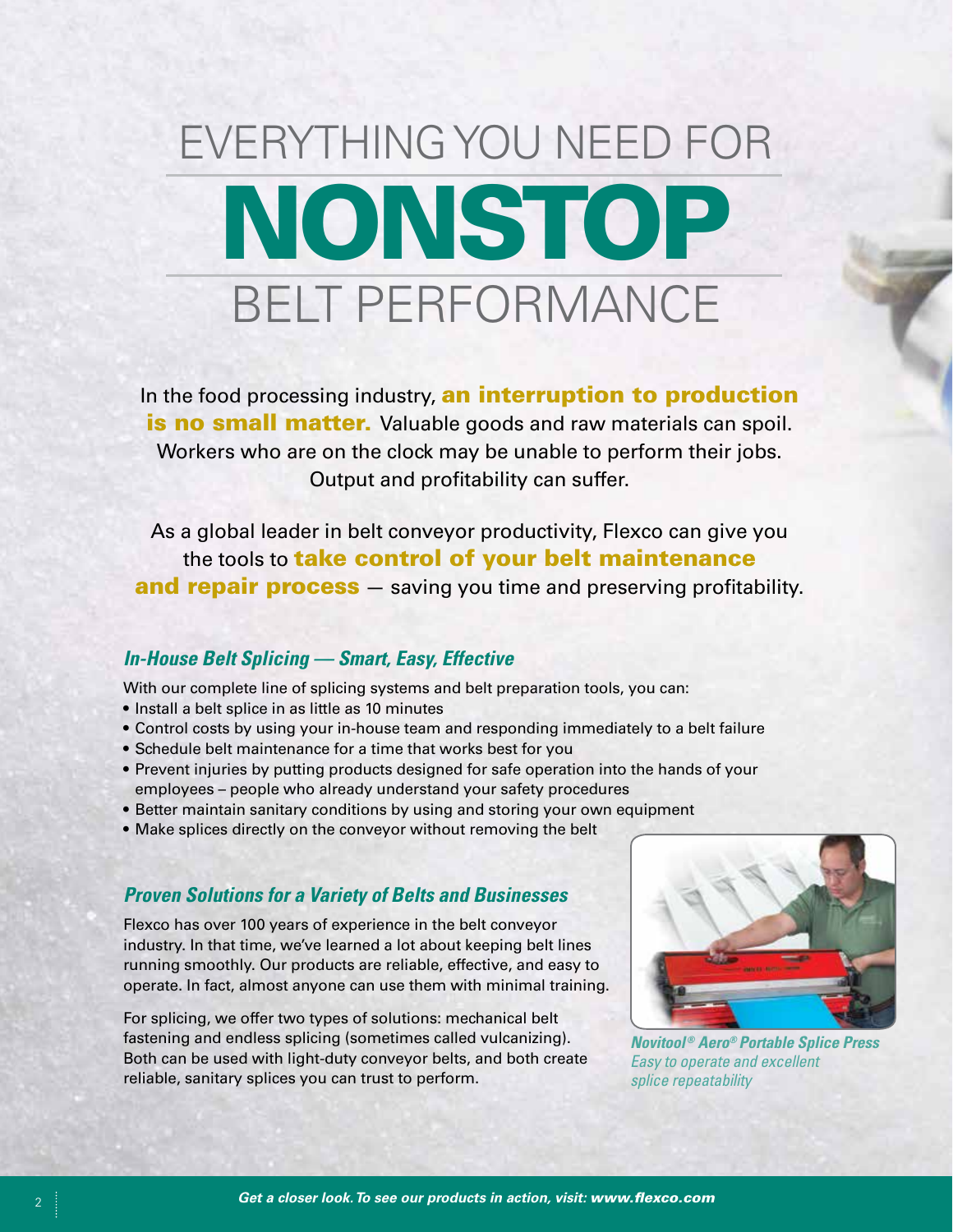### What operations benefit from in-house belt splicing?

#### *Commercial Bakeries*



*Meat/Poultry Processing*



*Dairy Processing*



*Fruit/Vegetable Processing*



*Confectioneries*

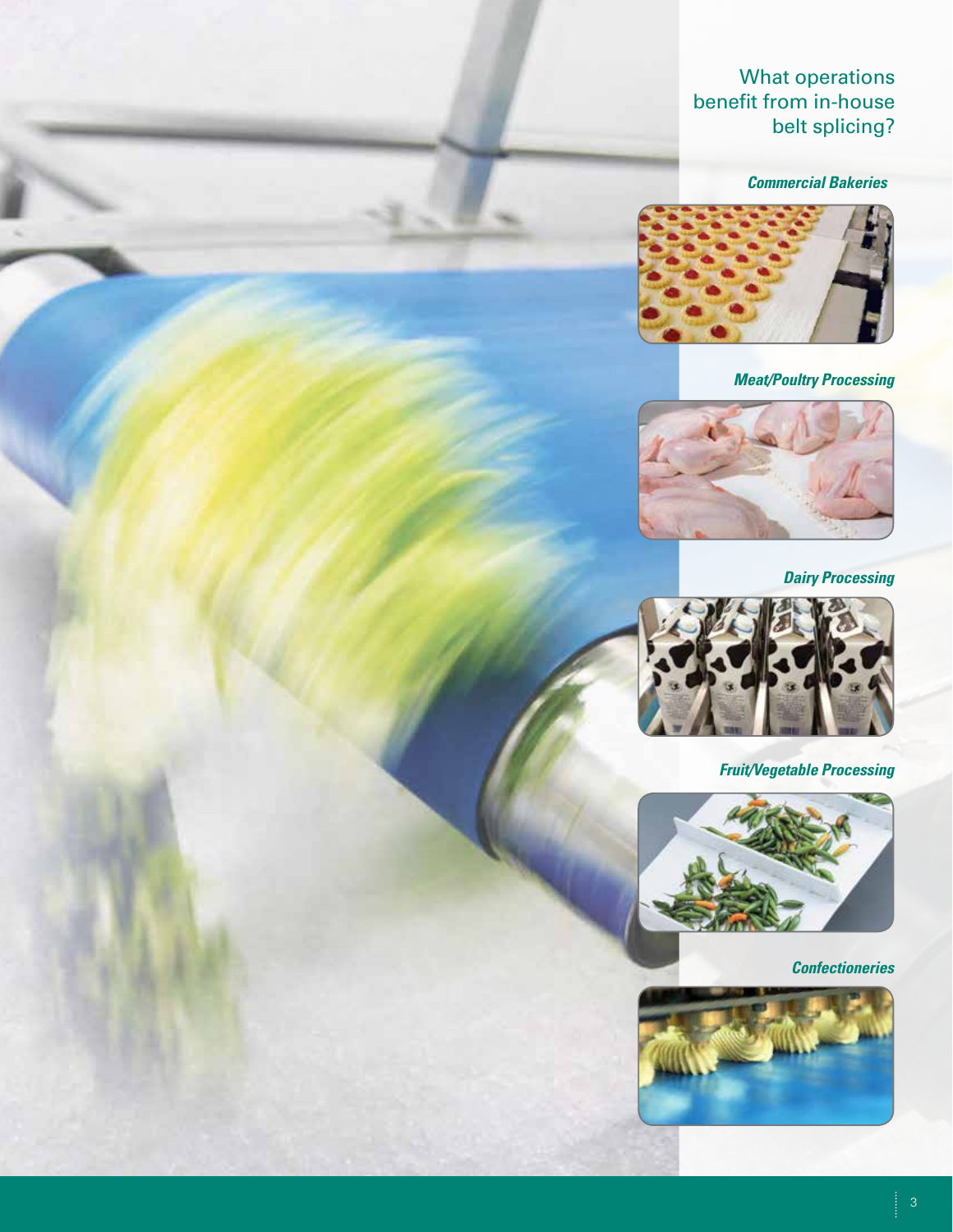# ENDLESS SPLICING THAT'S FASTER AND SIMPLER THAN EVER

### *New Technology Offers New Possibilities*

The Novitool<sup>®</sup> Aero<sup>®</sup> Press gives you the ability to:

- > Respond immediately to a damaged belt using your on-site crew
- > Handle maintenance when it's least disruptive for your facility
- > Better control safety and sanitary conditions
- > Recover initial equipment cost with added efficiency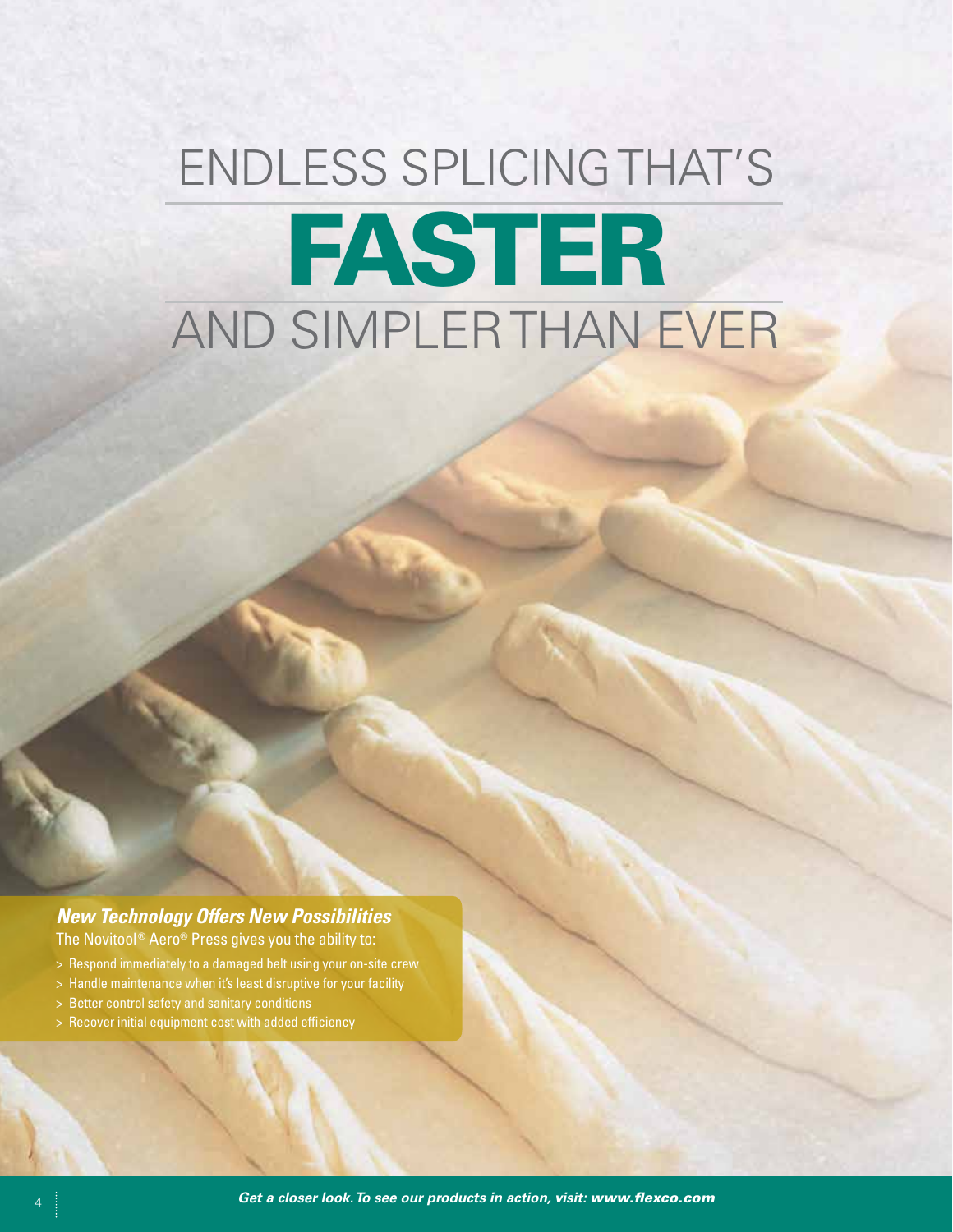### Many food processing operations insist on a truly seamless belt splice. With the Novitool® line of endless splicing equipment, it's easier than ever to achieve.

At the heart of the Novitool® system is the Aero® portable splice press. It brings together all of the features that facilities like yours need — a lightweight, all-in-one design: best-in-class cycle time; and air-cooling technology.

Many traditional presses have an array of external components, making them difficult to transport and set up. They also use open water tanks to circulate cold water through the press and cool down the belt after splicing. These water tanks and hoses can harbor bacteria and create serious sanitation challenges. But with the Aero press, and the rest of the Novitool product line, simplicity and speed is on your side.



#### *Novitool® Aero® Press*

Designed with speed and portability, the Aero press can complete an endless splice in just 8 – 12 minutes. That equates to significantly less downtime for your operation. In addition, it is portable with fully integrated controls, air compressor, thermocouples, and air cooling fans. No more need for transporting numerous components and sourcing water. In addition, the proprietary Flexco Aero Recipe Management Tool makes it easy to import, create, or modify recipes ensuring consistent, high quality splices each and every time. The Aero press accommodates multiple voltages based on the power cord selected: 110v, 230v, 400v, 460v.



### *Novitool® Ply130™ Ply Separator*

When you need to quickly prepare your belt for finger-over-finger, lap splices, or recessed mechanical fasteners, the Ply 130™ is an indispensable tool. It makes fast, precise splits between plies of thermoplastic belts.



### *Novitool® Pun M™ Finger Punch*

Punching fingers into prepared belt ends is easier than ever with the Pun M™ finger punch. It is portable, simple to operate, requires little effort to quickly punch fingers into the belt ends, and requires no electricity. A variety of punchboards are available for straight or bias finger splices.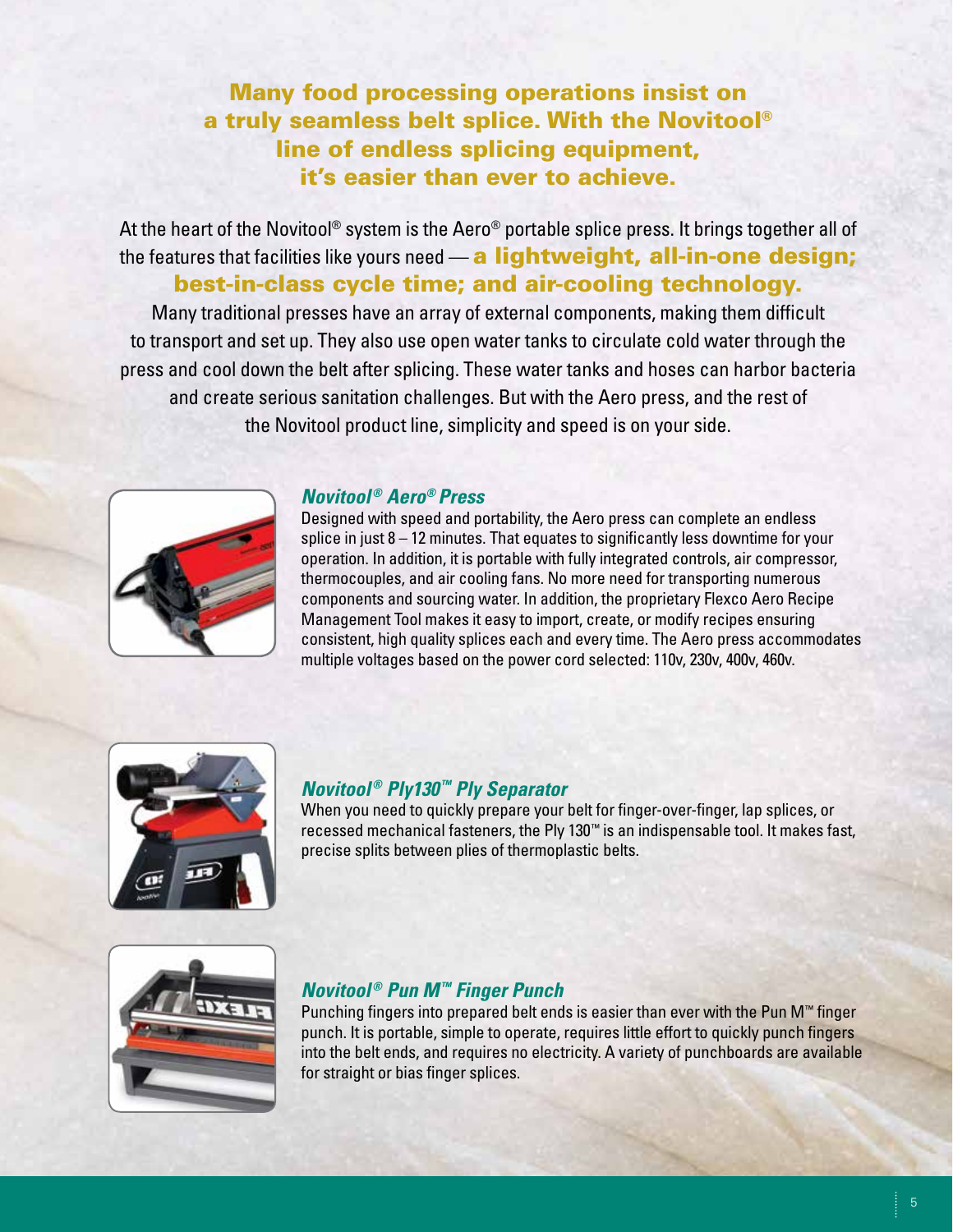# MECHANICAL FASTENERS TRUSTED THE WORLD OVER

Our fasteners are engineered to address the real-world challenges faced by conveyor operators.

We understand that food processing companies need simple, cost-effective, and sanitary solutions. That's why we offer a variety of durable. hinge-based systems with connecting pins that can be quickly **removed for maintenance or cleaning.** Plus, our mechanical fasteners come in a variety of materials, including FDA-compliant plastics and 316 stainless steel.

### *Clipper ® G Series ™ Lacing*

This low-profile, continuous stamped lacing has no individual parts, and is ideal for the food industry. Using the Clipper ® Roller Lacer ®, this lacing can be installed with minimal effort and time.



### *Clipper ® Unibar ® Wire Hook*

Unibar ® fasteners are produced by welding individual, low-profile hooks to a common bar. These fasteners are economical and easy to install using the Clipper Roller Lacer.



### *Alligator ® Staple Fasteners*

These strong, abrasionresistant, plate-style fasteners come in continuous strips with pre-inserted staples for easy installation with a simple tool and hammer.



### *Belt Preparation Tools Made with Safety in Mind*

Make splicing simpler and safer with Flexco tools, including:

- *> 845LD Belt Cutter* enclosed blade for safe, accurate cuts
- *> Smart Clamp™* high-strength rating, yet installs in seconds
- *> Laser belt square* quick, accurate method to mark belt for cutting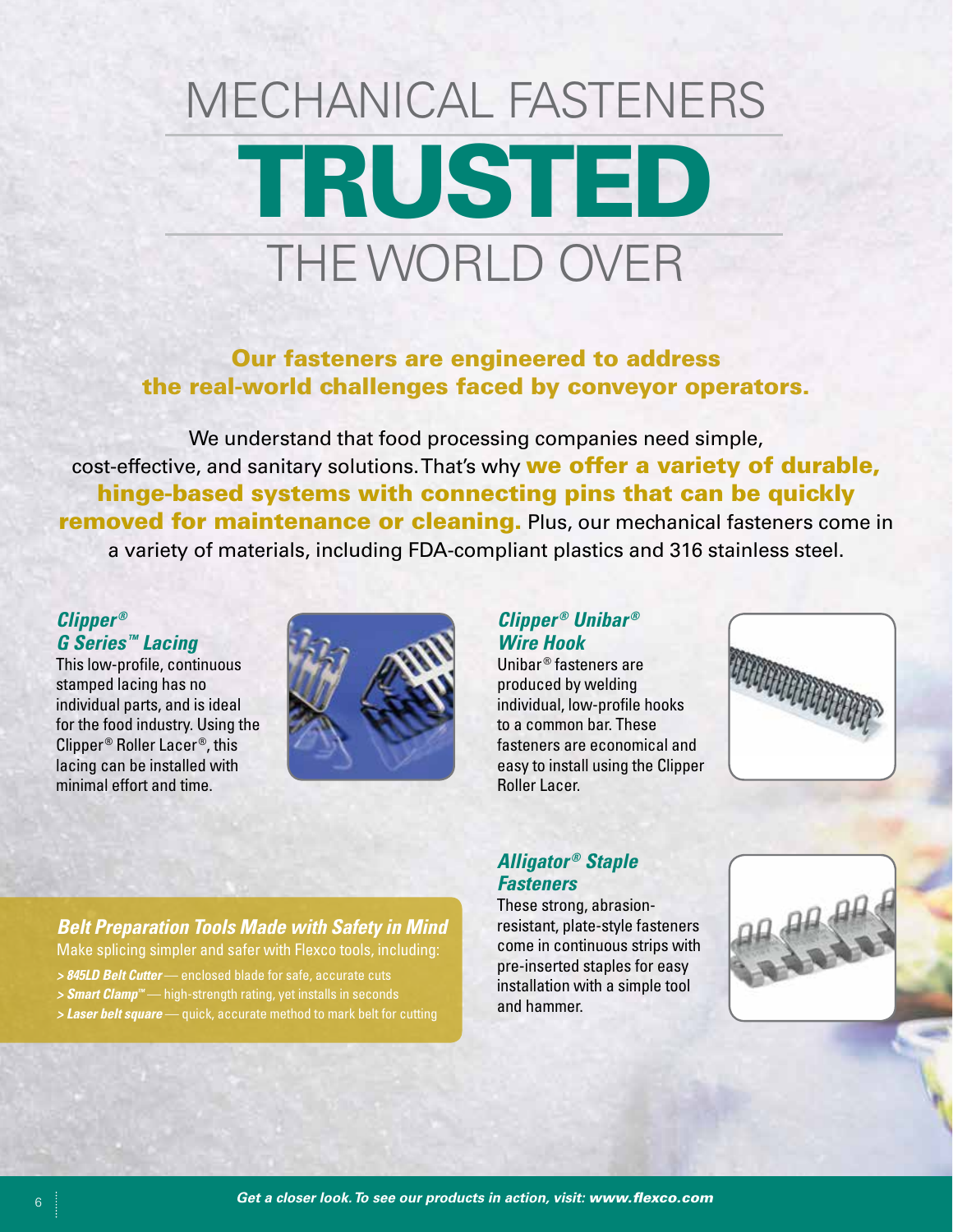**Non-Metallic Fasteners:** If your operation uses metal detectors, magnetic separators, or X-ray equipment, you'll appreciate these non-metallic fastening solutions.

### *Alligator ® Plastic Rivet Fasteners*

This non-metallic splice is made from FDA-compliant plastic, with the rivets molded into the fastener. The large fastener loops allow for the pin to be easily removed and reinstalled for frequent cleaning of the belt and conveyor.



### *Alligator ® Spiral Lace*

This low-profile, non-metallic splice is also made of FDA-compliant materials. It works well in small pulley applications that require a non-metallic, low-profile splice.



## MEETS HIGHEST STANDARDS FOR

### FGP PRECLEANER

## FOOD PROCESSING **APPLICATIONS**

The FGP Food Grade Precleaner is easy to install, easy to maintain, and disassembles in a snap for regular cleaning and sanitization. Certified by the USDA for use in meat, poultry, and dairy operations, the FGP works on any belt from 4" to 60" (100 to 1500 mm). Made of FDA approved materials, cleaner blades are available in blue, white, dual durometer blue, and metal detectable blue.